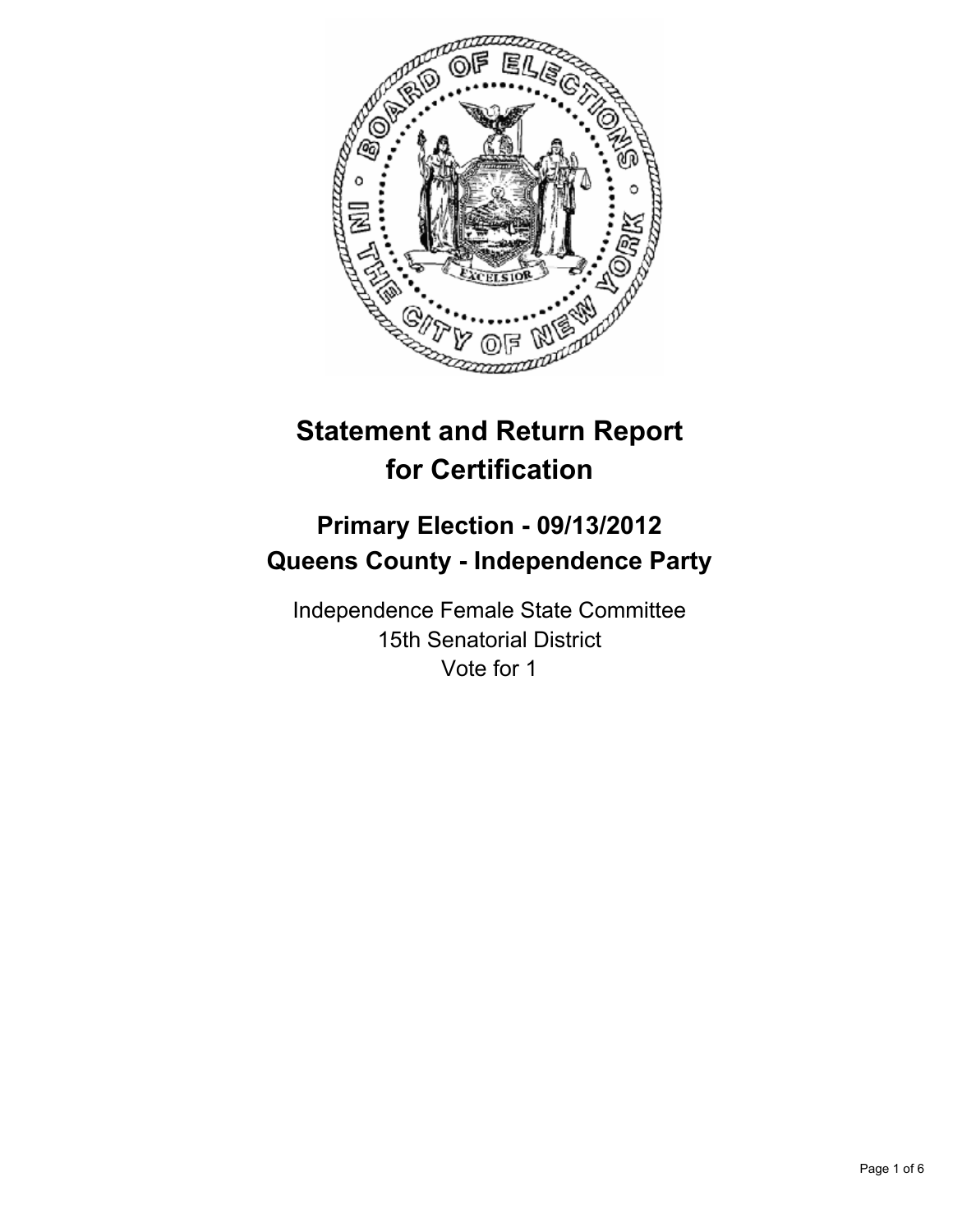

| <b>PUBLIC COUNTER</b>                                    | 50 |
|----------------------------------------------------------|----|
| <b>EMERGENCY</b>                                         | 0  |
| ABSENTEE/MILITARY                                        | 13 |
| <b>FEDERAL</b>                                           | 0  |
| SPECIAL PRESIDENTIAL                                     | 0  |
| <b>AFFIDAVIT</b>                                         | 0  |
| <b>Total Ballots</b>                                     | 63 |
| Less - Inapplicable Federal/Special Presidential Ballots | 0  |
| <b>Total Applicable Ballots</b>                          | 63 |
| <b>MARYELLEN MICHEL</b>                                  | 24 |
| DEBORAH L. DAVIS                                         | 8  |
| <b>Total Votes</b>                                       | 32 |
| Unrecorded                                               | 31 |

#### **Assembly District 25**

| 0 |
|---|
| 0 |
| 0 |
| 0 |
| 0 |
| 0 |
| 0 |
| 0 |
| 0 |
| 0 |
| 0 |
| 0 |
|   |

| <b>PUBLIC COUNTER</b>                                    | 2 |
|----------------------------------------------------------|---|
| <b>EMERGENCY</b>                                         | 0 |
| ABSENTEE/MILITARY                                        |   |
| <b>FEDERAL</b>                                           | 0 |
| <b>SPECIAL PRESIDENTIAL</b>                              | 0 |
| AFFIDAVIT                                                | 0 |
| <b>Total Ballots</b>                                     | 3 |
| Less - Inapplicable Federal/Special Presidential Ballots | 0 |
|                                                          | 3 |
| <b>Total Applicable Ballots</b>                          |   |
| <b>MARYELLEN MICHEL</b>                                  |   |
| DEBORAH L. DAVIS                                         | 2 |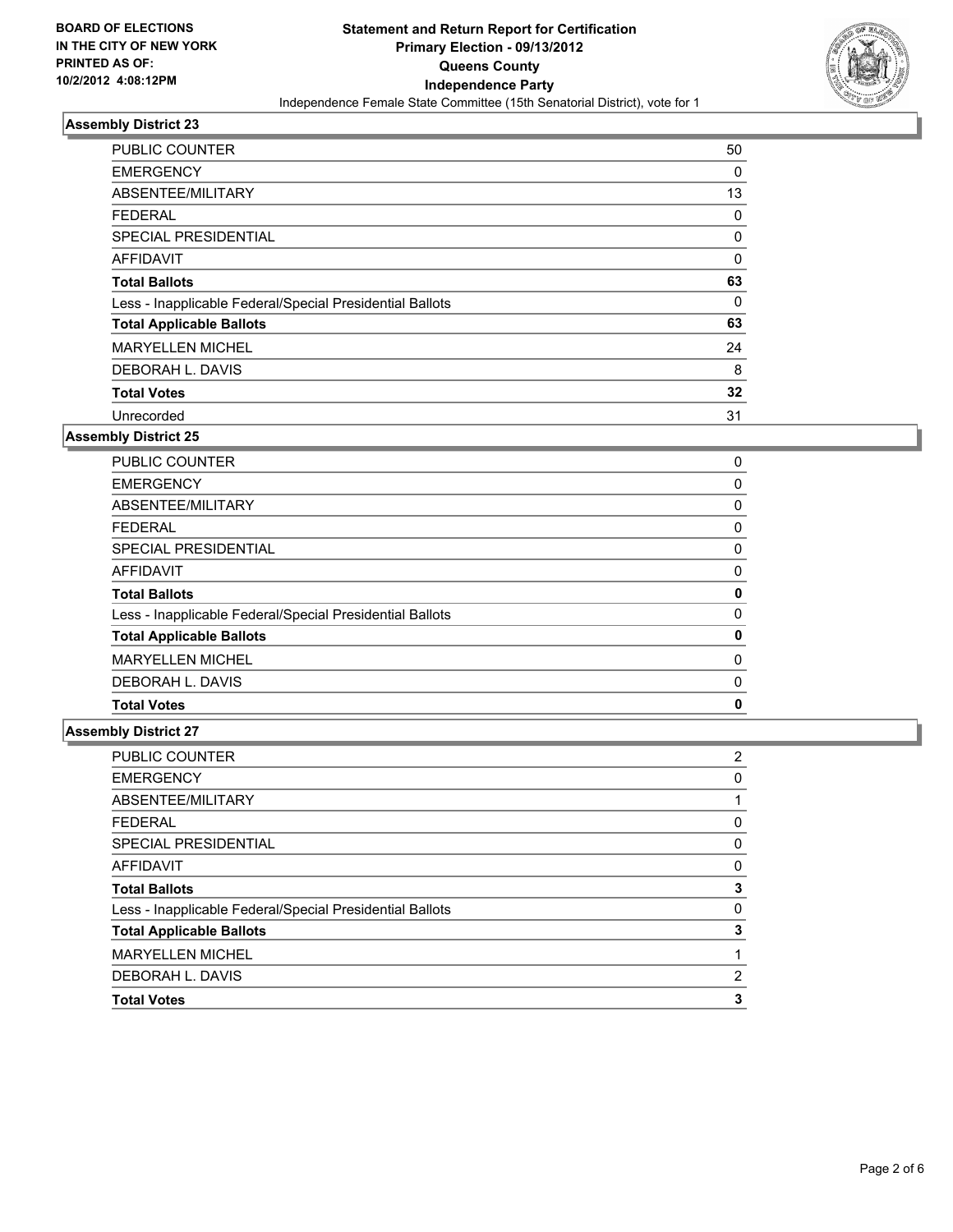

| <b>PUBLIC COUNTER</b>                                    | 16 |
|----------------------------------------------------------|----|
| <b>EMERGENCY</b>                                         | 0  |
| ABSENTEE/MILITARY                                        | 3  |
| <b>FEDERAL</b>                                           | 0  |
| SPECIAL PRESIDENTIAL                                     | 0  |
| <b>AFFIDAVIT</b>                                         | 0  |
| <b>Total Ballots</b>                                     | 19 |
| Less - Inapplicable Federal/Special Presidential Ballots | 0  |
| <b>Total Applicable Ballots</b>                          | 19 |
| <b>MARYELLEN MICHEL</b>                                  | 8  |
| DEBORAH L. DAVIS                                         | 6  |
| <b>Total Votes</b>                                       | 14 |
| Unrecorded                                               | 5  |

#### **Assembly District 30**

| <b>PUBLIC COUNTER</b>                                    | 18             |
|----------------------------------------------------------|----------------|
| <b>EMERGENCY</b>                                         | 0              |
| ABSENTEE/MILITARY                                        | 2              |
| FEDERAL                                                  | 0              |
| <b>SPECIAL PRESIDENTIAL</b>                              | 0              |
| <b>AFFIDAVIT</b>                                         | 0              |
| <b>Total Ballots</b>                                     | 20             |
| Less - Inapplicable Federal/Special Presidential Ballots | 0              |
| <b>Total Applicable Ballots</b>                          | 20             |
| <b>MARYELLEN MICHEL</b>                                  | 10             |
| DEBORAH L. DAVIS                                         | $\overline{2}$ |
| <b>Total Votes</b>                                       | 12             |
| Unrecorded                                               | 8              |

| <b>PUBLIC COUNTER</b>                                    |   |
|----------------------------------------------------------|---|
| <b>EMERGENCY</b>                                         | 0 |
| ABSENTEE/MILITARY                                        | 0 |
| <b>FEDERAL</b>                                           | 0 |
| SPECIAL PRESIDENTIAL                                     | 0 |
| AFFIDAVIT                                                | 0 |
| <b>Total Ballots</b>                                     |   |
| Less - Inapplicable Federal/Special Presidential Ballots | 0 |
| <b>Total Applicable Ballots</b>                          |   |
| <b>MARYELLEN MICHEL</b>                                  | 0 |
| DEBORAH L. DAVIS                                         |   |
| <b>Total Votes</b>                                       | 1 |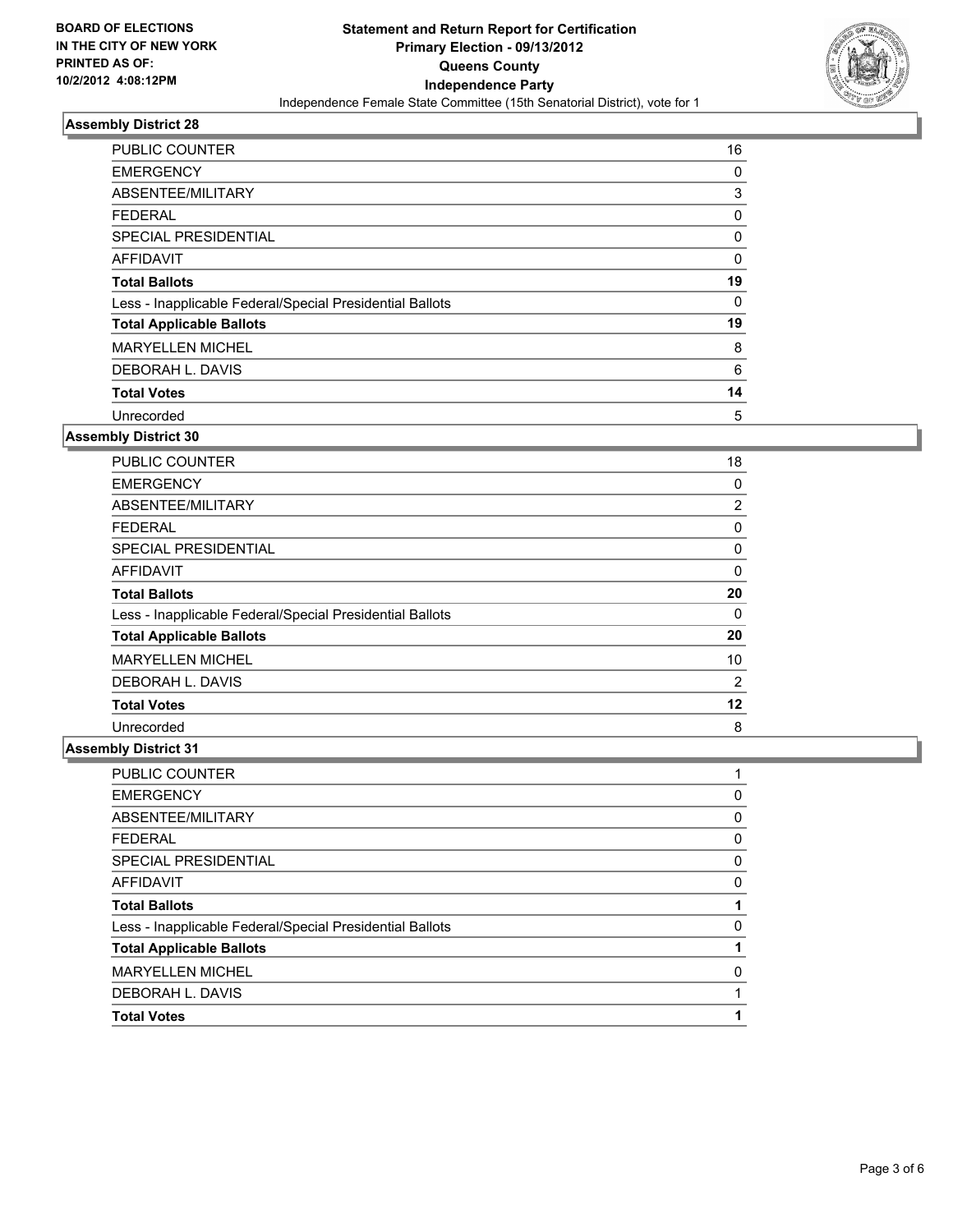

| <b>PUBLIC COUNTER</b>                                    | 0 |
|----------------------------------------------------------|---|
| <b>EMERGENCY</b>                                         | 0 |
| ABSENTEE/MILITARY                                        | 0 |
| <b>FEDERAL</b>                                           | 0 |
| SPECIAL PRESIDENTIAL                                     | 0 |
| AFFIDAVIT                                                | 0 |
| <b>Total Ballots</b>                                     | 0 |
| Less - Inapplicable Federal/Special Presidential Ballots | 0 |
| <b>Total Applicable Ballots</b>                          | 0 |
| <b>MARYELLEN MICHEL</b>                                  | 0 |
| DEBORAH L. DAVIS                                         | 0 |
| <b>Total Votes</b>                                       | 0 |

#### **Assembly District 37**

| 2            |
|--------------|
| 0            |
| 0            |
| 0            |
| 0            |
| 0            |
| $\mathbf{2}$ |
| 0            |
| $\mathbf{2}$ |
|              |
| 0            |
|              |
|              |
|              |

| <b>PUBLIC COUNTER</b>                                    | 14 |
|----------------------------------------------------------|----|
| <b>EMERGENCY</b>                                         | 0  |
| ABSENTEE/MILITARY                                        | 3  |
| <b>FEDERAL</b>                                           | 0  |
| SPECIAL PRESIDENTIAL                                     | 0  |
| AFFIDAVIT                                                | 0  |
| <b>Total Ballots</b>                                     | 17 |
| Less - Inapplicable Federal/Special Presidential Ballots | 0  |
| <b>Total Applicable Ballots</b>                          | 17 |
| <b>MARYELLEN MICHEL</b>                                  | 3  |
| DEBORAH L. DAVIS                                         | 4  |
| <b>Total Votes</b>                                       | 7  |
| Unrecorded                                               | 10 |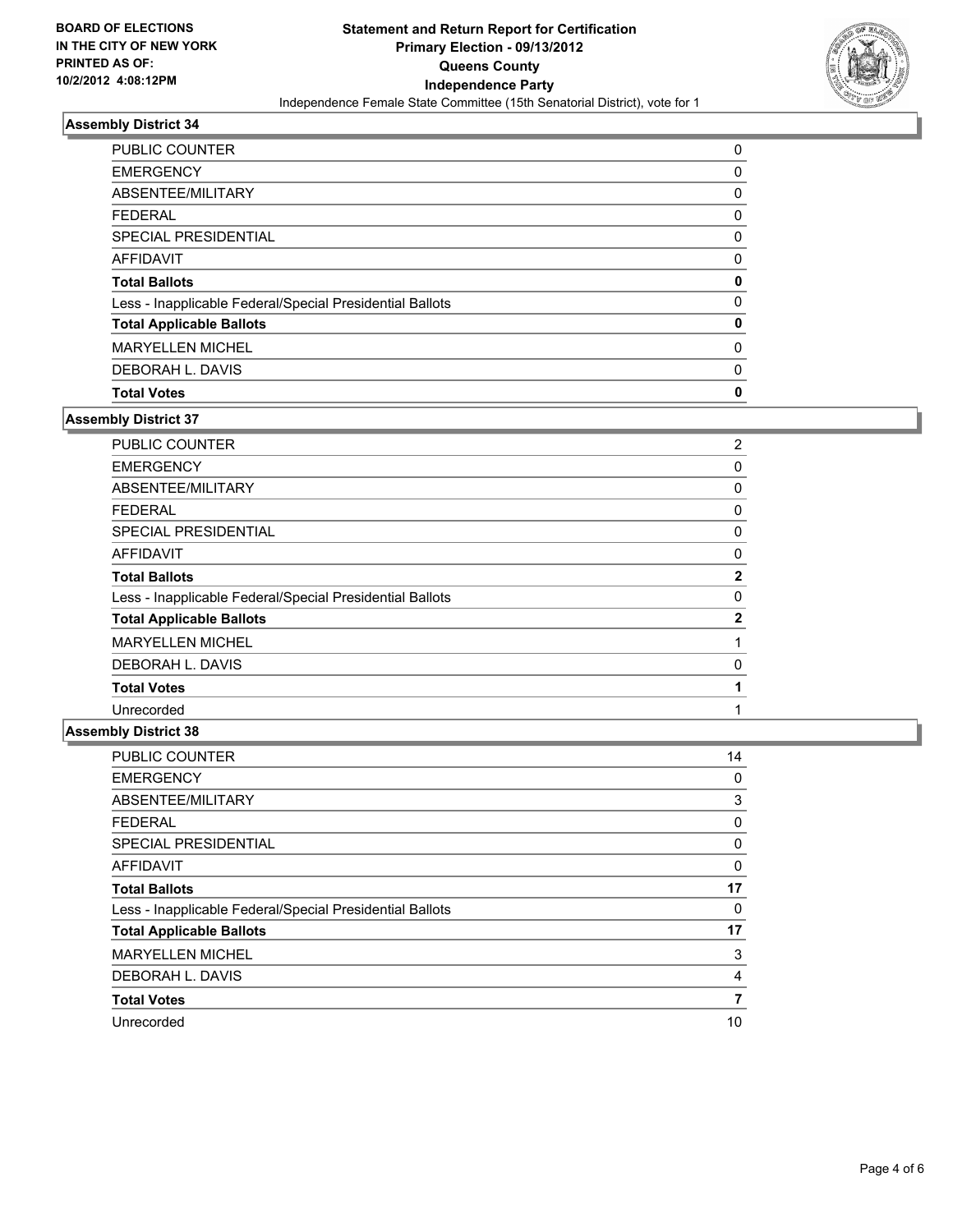

| <b>PUBLIC COUNTER</b>                                    | 0 |
|----------------------------------------------------------|---|
| <b>EMERGENCY</b>                                         | 0 |
| ABSENTEE/MILITARY                                        | 0 |
| <b>FEDERAL</b>                                           | 0 |
| SPECIAL PRESIDENTIAL                                     | 0 |
| <b>AFFIDAVIT</b>                                         | 0 |
| <b>Total Ballots</b>                                     | 0 |
| Less - Inapplicable Federal/Special Presidential Ballots | 0 |
| <b>Total Applicable Ballots</b>                          | 0 |
| <b>MARYELLEN MICHEL</b>                                  | 0 |
| DEBORAH L. DAVIS                                         | 0 |
| <b>Total Votes</b>                                       | 0 |